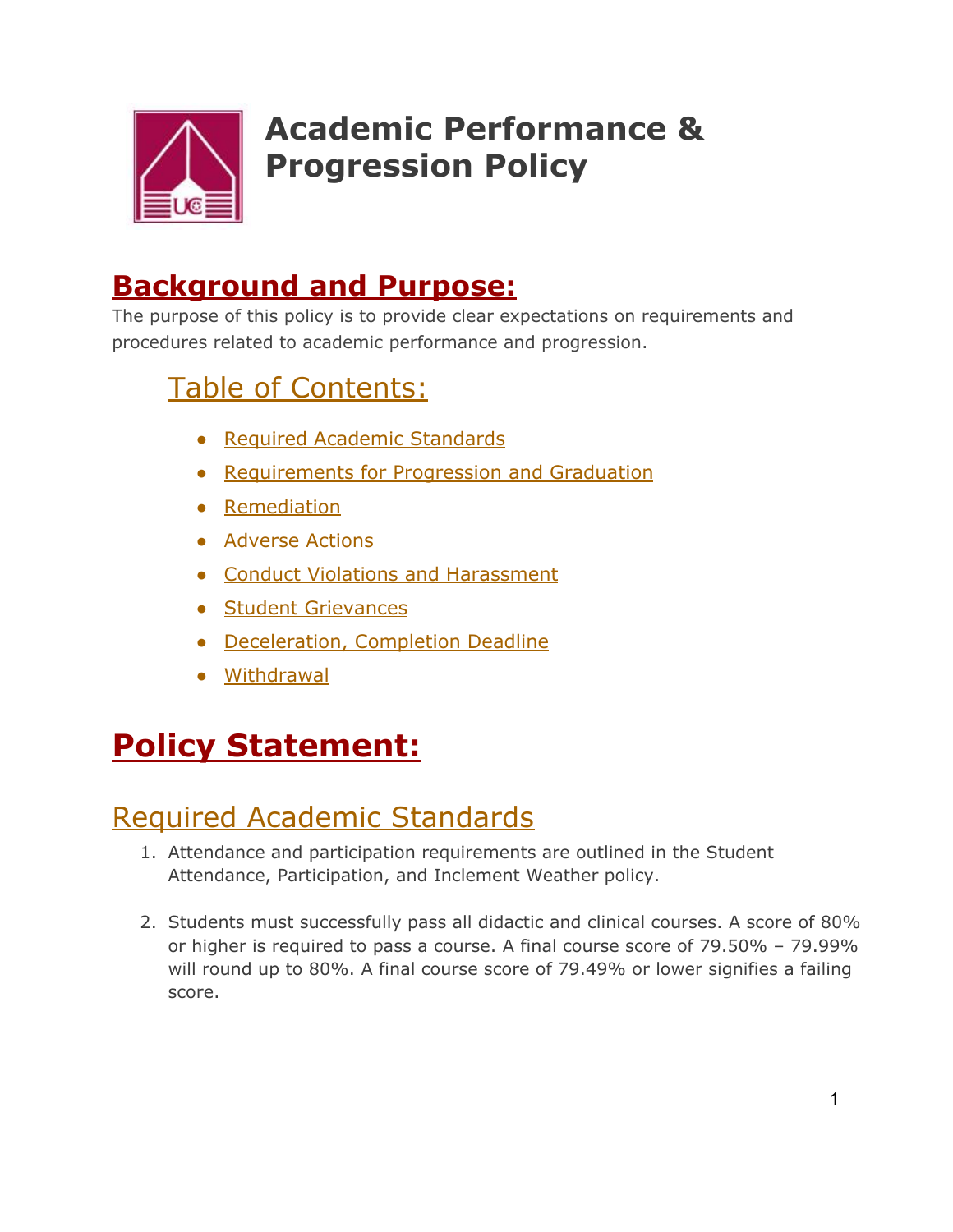## Requirements for Progression and Graduation

#### Requirements for Progression

- 1. Due to the sequential nature of the curriculum, students must successfully pass all courses for a given semester before becoming eligible to take courses in the subsequent semester.
- 2. At the conclusion of each semester, students must be recommended for progression to the next semester by program faculty to be eligible to take courses in the subsequent semester.

#### Requirements for Graduation

To graduate from the PA Program and earn a Master of Physician Assistant Studies (MPAS) degree, students must:

- 1. Successfully pass all didactic and clinical courses.
- 2. Successfully pass all components of the summative evaluation.
- 3. Demonstrate they have met all program outcomes.
- 4. Submit a completed graduation application to the Student Solutions Center.

### Remediation

Student progress is monitored and documented in a manner that promptly identifies deficiencies in knowledge or skills and establishes means for remediation as described herein:

- 1. Except for assessments associated with the Summative Evaluation, remediation is required for any failed written examination or skills assessment included in the curriculum. The score for a failed assessment will be 0% until the student successfully completes the remediation plan, at which time the original assessment score will count toward the final course score.
	- a. Failure of a **written exam** requires remediation plus a reassessment exam. The student has 2 attempts to successfully pass the reassessment exam. "Successful" is defined as >75%. Failure to pass the reassessment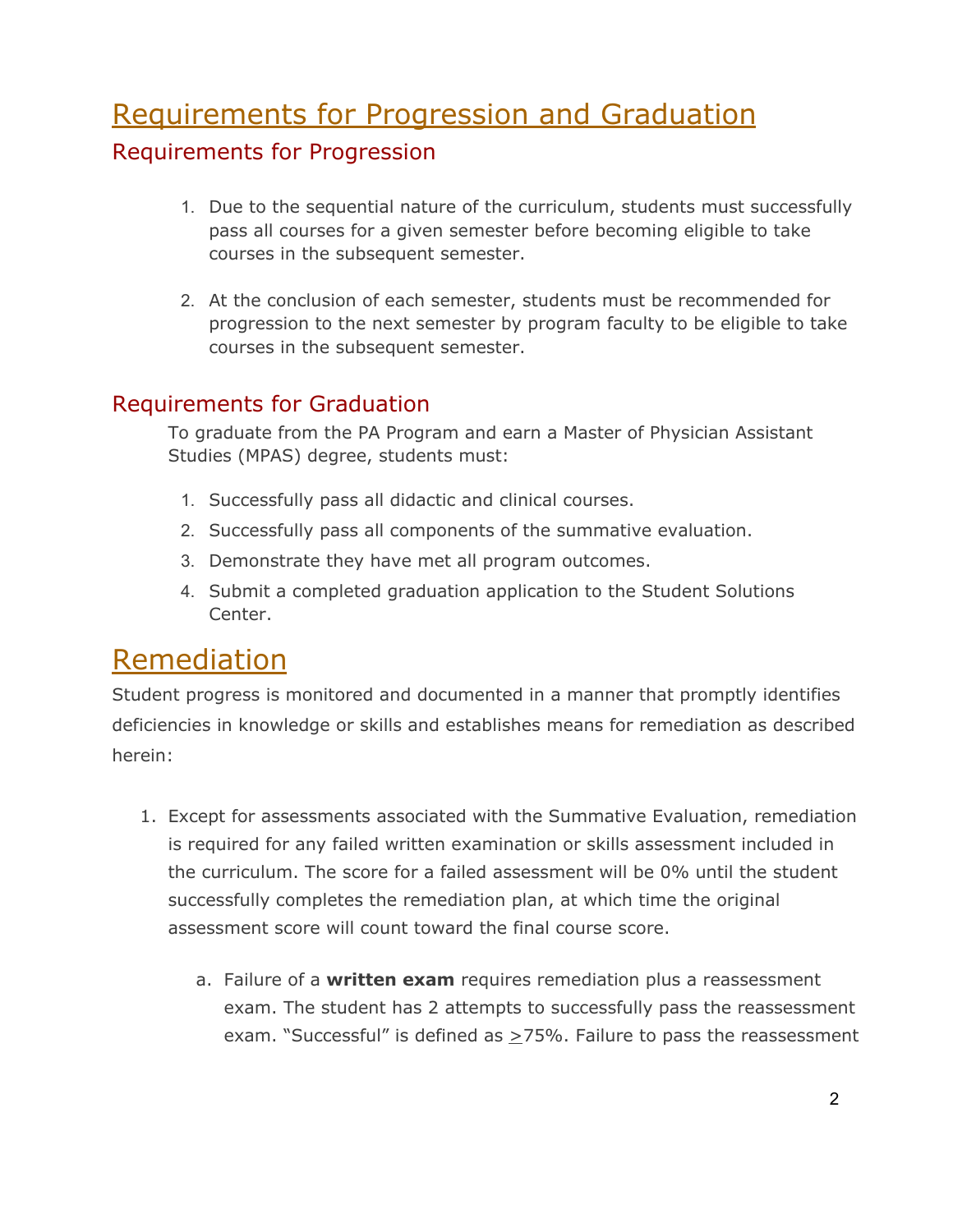exam will result in a 0% for that assessment.

- b. Failure of a **skills assessment** requires remediation plus a skills reassessment. The student has 2 attempts to successfully pass the skills reassessment. "Successful" is defined in each course syllabus. Failure to pass the skills reassessment will result in a 0% for that assessment.
- c. Within one week of any student assessment failure or identified deficiency, the course director or faculty member will meet with the student to establish a remediation plan.
- d. Students should complete remediation plans within 2 weeks of receipt, except during the clinical year. Remediation for a failed assessment during a clinical rotation can take 4-8 weeks to complete. An alternative timeline may be granted only by approval from the Program Director or Associate Program Director.
- 2. A formal remediation plan is required if a faculty member identifies that a student has a significant deficiency in knowledge or skills. This may be demonstrated by failure of any component of the Preclinical Seminar, consistently poor performance on assessments, or other identified deficiencies in knowledge or skills. When a student is required to complete a formal remediation plan, the student meets with a principal faculty member to establish his or her remediation plan. Formal remediation plans may require the student to suspend progression in his or her courses until remediation is successfully completed. Due to the sequential nature of the didactic phase, formal remediation plans requiring students to suspend progression are only offered immediately prior to or during the clinical phase.
- 3. Remediation may be required if a preceptor indicates that a student is "Below Average" or is "Unacceptable" in any one of the requirements/areas of evaluation on the end-of-rotation Preceptor Evaluation of the Student. The score for the preceptor evaluation will be 0% until the student successfully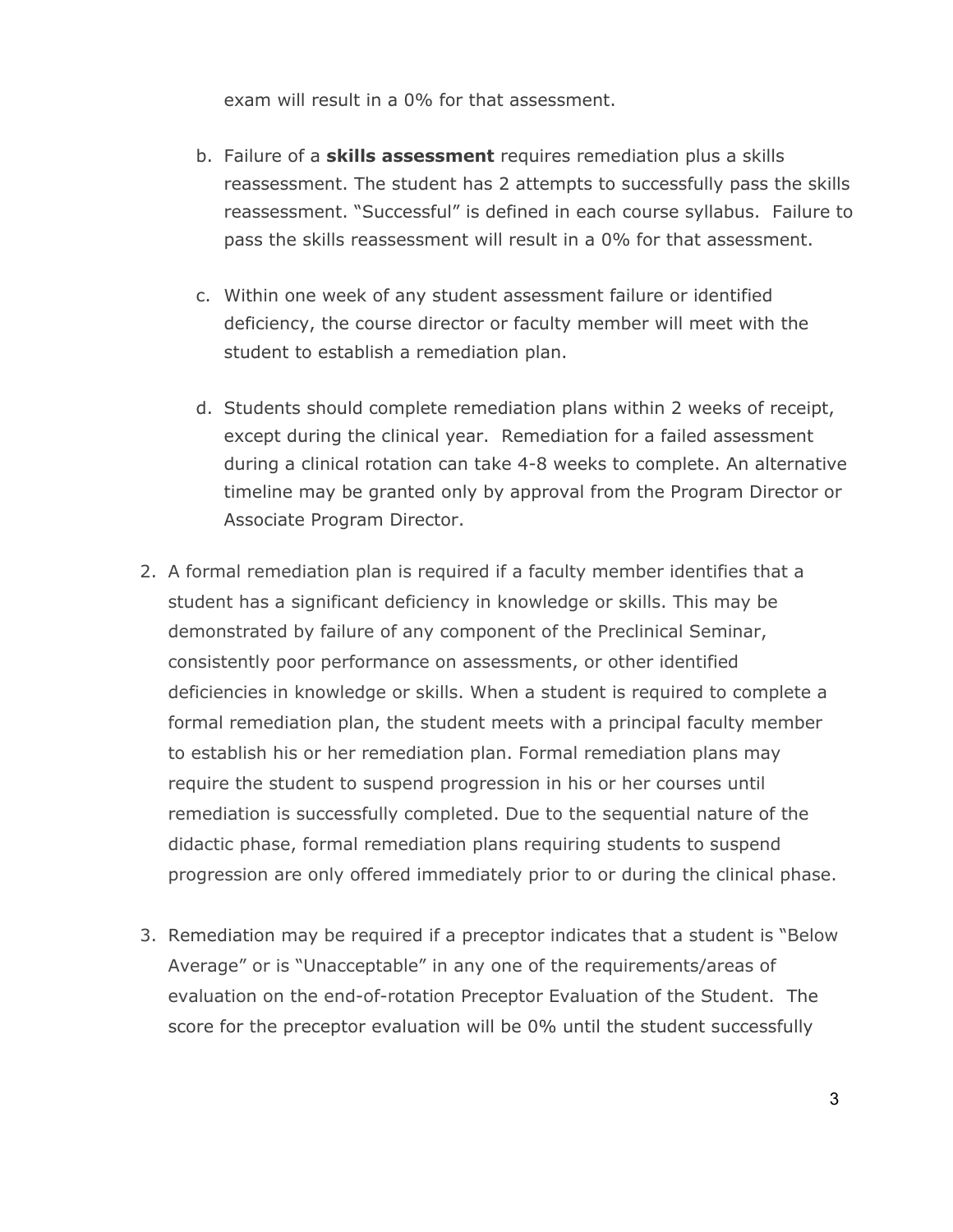completes the remediation plan, at which time the original assessment score will count toward the final course score.

- 4. Students are required to retake any failed components associated with the Summative Evaluation but remediation is not offered.
- 5. In circumstances where it is statistically impossible for a student to pass a course, remediation will not be required and the original examination, evaluation and/or assessment scores will be utilized to calculate final course scores.
- 6. The responsible course director or faculty member must document remediation efforts and outcomes on the remediation form and file this in the student's official file.
- 7. Completion of a remediation plan does not imply that a student has met a particular course or program outcome.
- 8. The specific remediation plan developed is at the discretion of the course director or faculty member and may include but is not limited to the examples below.

#### *Remediation Plan Examples:*

- *Reading assignments*
- *Written completion of selected course learning objectives with reference citations*
- *Written response to selected exam items with reference citations*
- *Problem-based learning exercises focused on area(s) of weakness*
- *Written self-reflection exercise*
- *Individual faculty-led tutoring (especially skills related deficiencies)*
- *Additional supervised clinical practice experience up to and including repeating an entire rotation*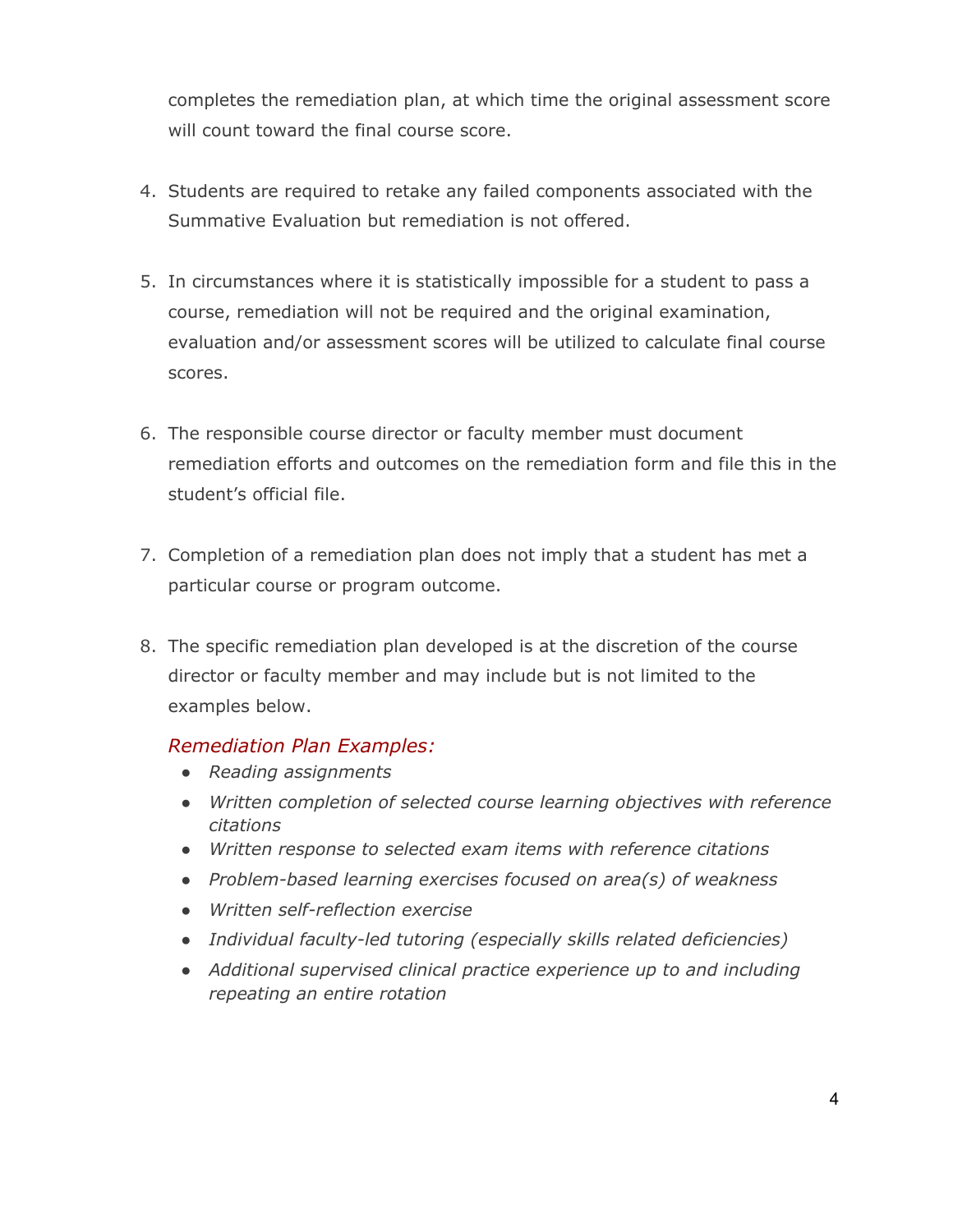## Adverse Actions

### Academic Probation

Students will be placed on Academic Probation when they demonstrate a consistent pattern of academic deficiency as evidenced by one or more of the following:

- 1. Acquiring an average examination score of less than 75% in a single didactic course which has two or more examinations.
- 2. Failing 4 or more formal assessments across all courses in a single semester.
- 3. Receiving two end-of-rotation Preceptor Evaluations of the Student with mark(s) indicating that the student is "Below Average" or is "Unacceptable" in any one of the requirements/areas of evaluation in the Patient Care or Medical Knowledge sections. This will result in being placed on Academic Probation for the remainder of the clinical year.
- 4. Failing two End of Rotation (EOR) written examinations will result in being placed on Academic Probation for the remainder of the clinical year.

Procedure for regaining good standing following placement on Academic Probation:

- 1. In order to return to good standing following placement on Academic Probation during the didactic phase, students must refrain from demonstrating any of the academic deficiencies listed above for the remainder of the didactic phase and must successfully pass the Preclinical Comprehensive Evaluation.
- 2. Students who demonstrate a deficiency warranting academic probation during the final didactic semester will not be placed on academic probation if they successfully complete the Preclinical Comprehensive Evaluation.
- 3. In order to return to good standing following placement on Academic Probation during the clinical rotation phase, students must refrain from demonstrating any of the academic deficiencies listed above for the remainder of the clinical year and must successfully pass the Summative examination.

#### Professionalism Probation

If a student demonstrates unprofessional behavior, the behavior will be presented to faculty for discussion, at which time the faculty will vote on what action should be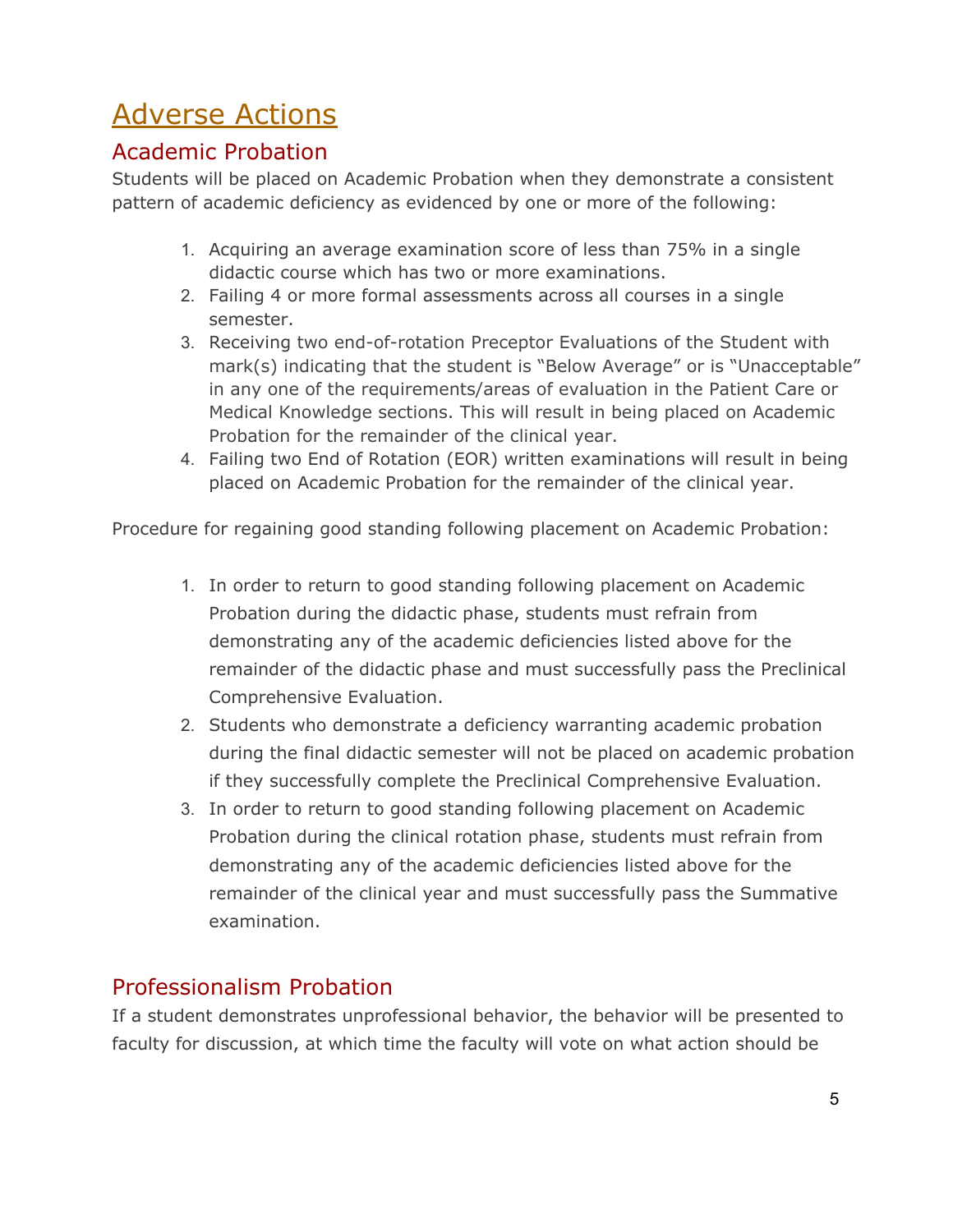taken.

Student Professionalism is formally evaluated throughout the program in the following ways:

- 1. Faculty Evaluation of Student Professionalism performed by core faculty members throughout the didactic and clinical phases. If a student receives a mark of "Unacceptable" in any category, then the student will be subject to the above process and may be placed on professionalism probation.
- 2. Preceptor Evaluation of Student performed by preceptors at the end of each clinical rotation. If a preceptor indicates a student is "Below Average" or is "Unacceptable" in any one of the requirements/areas of evaluation in the Interpersonal Skills and Professionalism sections, then the student will be subject to the above process and may be placed on professionalism probation.

*If it is determined that the student should be placed on professionalism probation, the terms of probation are as follows:*

1. A student can be placed on Professionalism Probation at any time throughout the didactic and clinical years. Once placed on probation, the student will remain on probation for a length of time determined by the faculty. A letter will be sent to the student outlining the specific terms of probation.

*To be released from Professionalism Probation and regain good standing:*

- 1. The student must refrain from demonstrating unprofessional behavior (of any sort) during the probationary period.
- 2. The student may be required to complete assignments as deemed appropriate by the faculty (ie, a self-reflection paper, counseling, community service, etc.).
- 3. At the end of the probationary period, the student will be required to appear before the faculty (and any other persons considered appropriate to the case), to verbalize understanding of the behavior that resulted in professionalism probation.
- 4. After the student meets with faculty, faculty will discuss whether probation should be lifted. Students will be notified in writing as to the faculty's decision.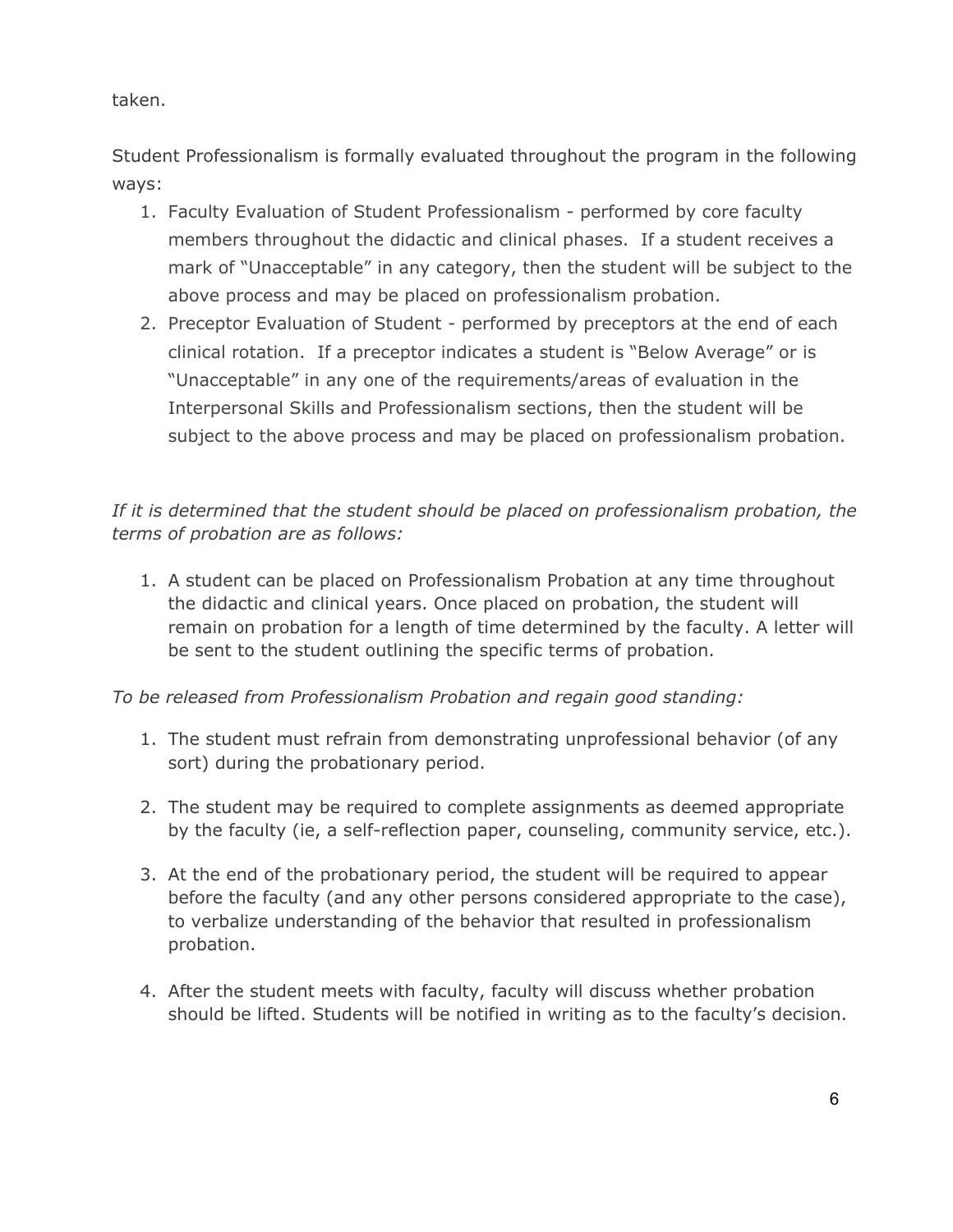### **Dismissal**

Students *will* be dismissed from the Physician Assistant Program in the following circumstances:

- 1. When they fail to meet post-acceptance requirements in the manner specified in the Admissions policy.
- 2. When they fail any course.
- 3. If while on academic probation, they repeat any of the deficiencies that are criteria for academic probation.
- 4. When they fail to achieve good standing following placement on Professionalism Probation.
- 5. When a third preceptor indicates that a student is "Below Average" or is "Unacceptable" in any one of the requirements/areas of evaluation in the same section on the Preceptor Evaluation of Student.
- 6. When they fail a third EOR written examination.
- 7. For any gross violations of professional conduct.
- 8. For conduct that would render them ineligible to participate in clinical rotations or obtain licensure.
- 9. For failure to comply with or pass a random urine drug screen at any time during the program.
- 10. When they are unable to meet the minimum technical standards necessary to achieve the knowledge, skills, and competencies of an entry-level physician assistant (see UC PA Program Technical Standards).
- 11. When it is no longer possible for them to complete all program requirements for graduation within 5 years of their original date of matriculation.

Students *may* be dismissed from the Physician Assistant Program in the following circumstances:

1. When their behavior poses a threat to the standards of orderly operation, scholarship, and conduct.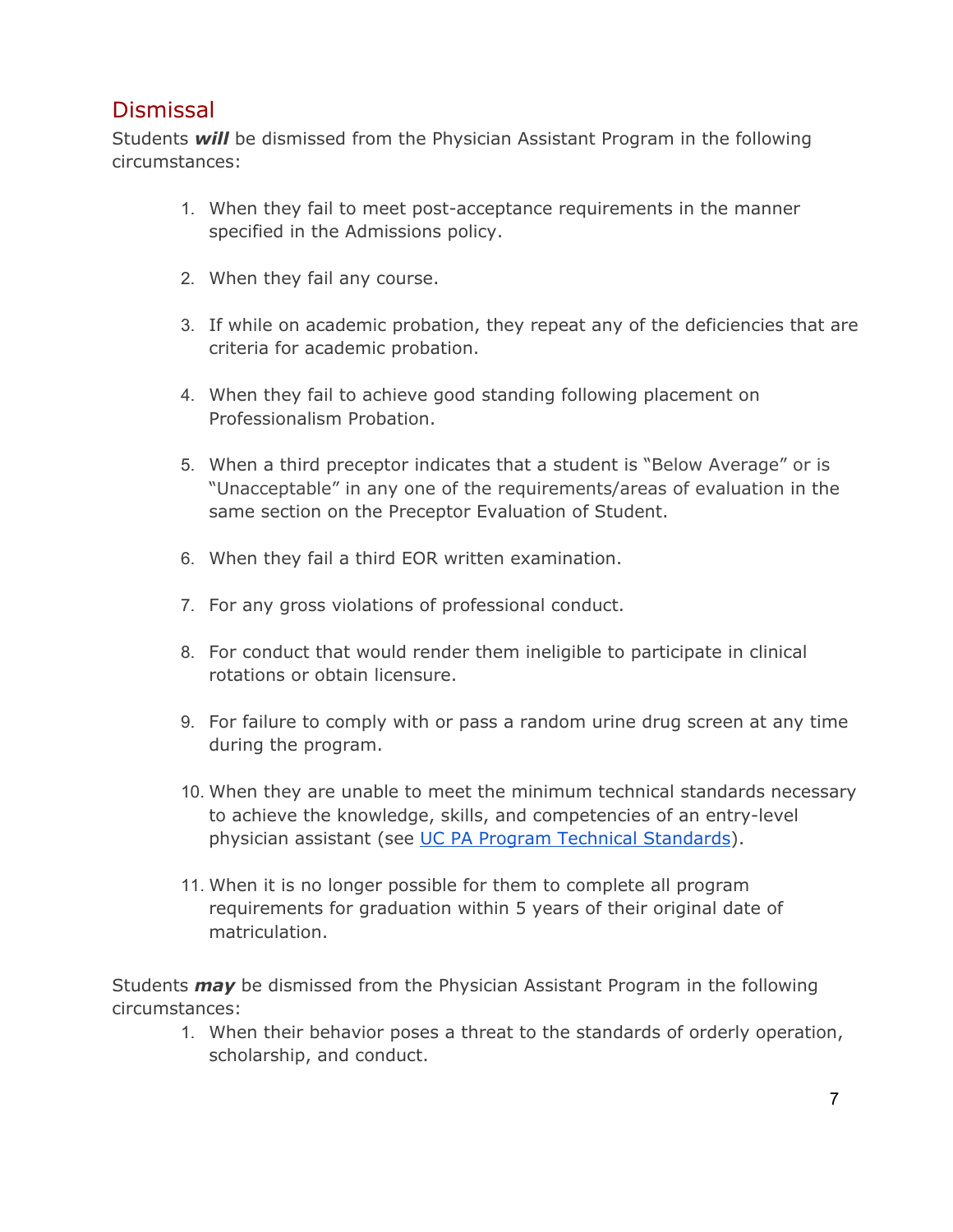- 2. When they have violated principles related to academic integrity and plagiarism as outlined by the University of Charleston.
- 3. When their behavior poses a threat to the mental or physical well-being of others.

Students dismissed from the Physician Assistant Program have the right to:

- 1. Appeal the decision (see the Appeals Process section under Student Grievances below)
- 2. Seek re-entry by applying for admission during the normal admissions cycle. In the event that a student is admitted into the program, the program faculty reserves the right to attach contingencies to the admittance.

### Conduct Violations and Harassment

The UC PA Program adheres to the same policy adhered to by the School of Health Sciences. This can be found in the University of Charleston Student Handbook. (http://www.ucwv.edu/UC-Life/Student-Resources/Student-Handbook/)

### Student Grievances Academic Grievances

Students who disagree with the score or qualitative evaluation of any formal assessment or course should attempt to resolve the difficulty or concerns in a professional, non-confrontational manner with the course director. If the matter cannot be resolved to the student's satisfaction, the student should contact his/her mentor for assistance. If the course director and mentor are one in the same, the student has the right to choose a principal faculty member of their choice to work with. If still unresolved, a written appeal to the Program Director may be made within 10 days of the assessment evaluation. The Program Director will independently evaluate the situation and render a decision. The decision of the Program Director is final.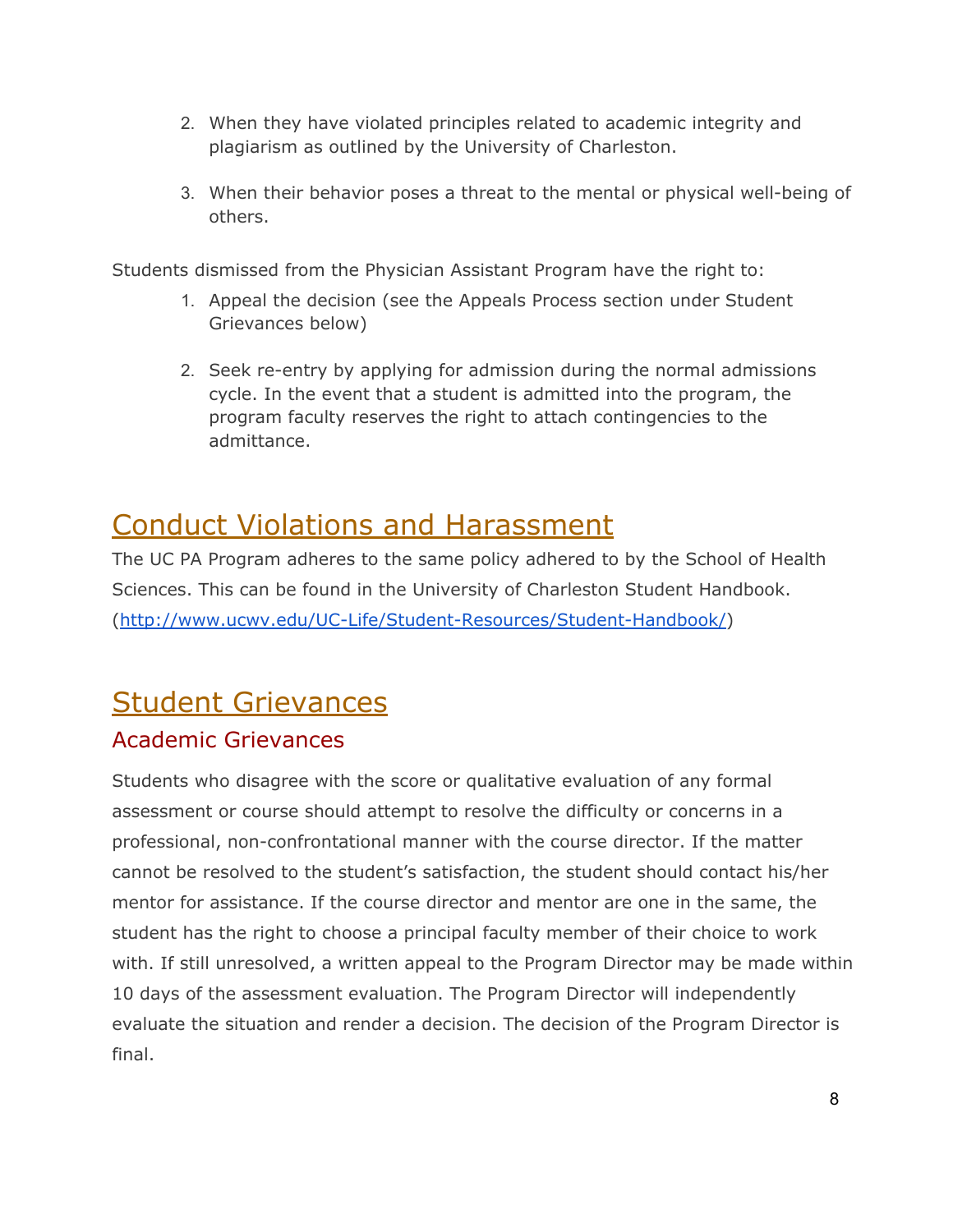### Appeals Process

The Physician Assistant Program recognizes due process and the rights of a student to appeal Program decisions/actions affecting student progress within the Program. Student appeals must be based upon the Program's failure to follow established policies or procedures. The appeal letter should be succinct and contain evidence that supports their appeal of a program decision/action according to the appeal process as defined herein:

- 1. All appeals must be submitted to the Program Director in writing within 5 working days of the Program action/decision being appealed.
- 2. Appeals will be reviewed during a meeting of the program faculty and a decision will be rendered to the student within 10 working days of receipt of the appeal. Students will be invited to attend the faculty meeting at which the appeal is considered to present their case and respond to any questions the faculty may have. As this meeting is a purely academic proceeding, no legal counsel will be allowed to attend or participate. The appellant student may, however, request participation by other students or non-program faculty with approval of the Program Director. Proceedings may not be recorded in any manner (audio, video, digital, etc.).
- 3. Students who wish to challenge the Program's appeal decision may initiate a subsequent appeal to the Dean of the School of Health Sciences. This appeal must be initiated within 10 working days of the Program's appeal decision and must be submitted in writing.
- 4. All academic appeal decisions rendered by the Dean of the School of Health Sciences are final.

## Deceleration, Completion Deadline

1. Deceleration is only allowed in the event that a student is granted a leave of absence.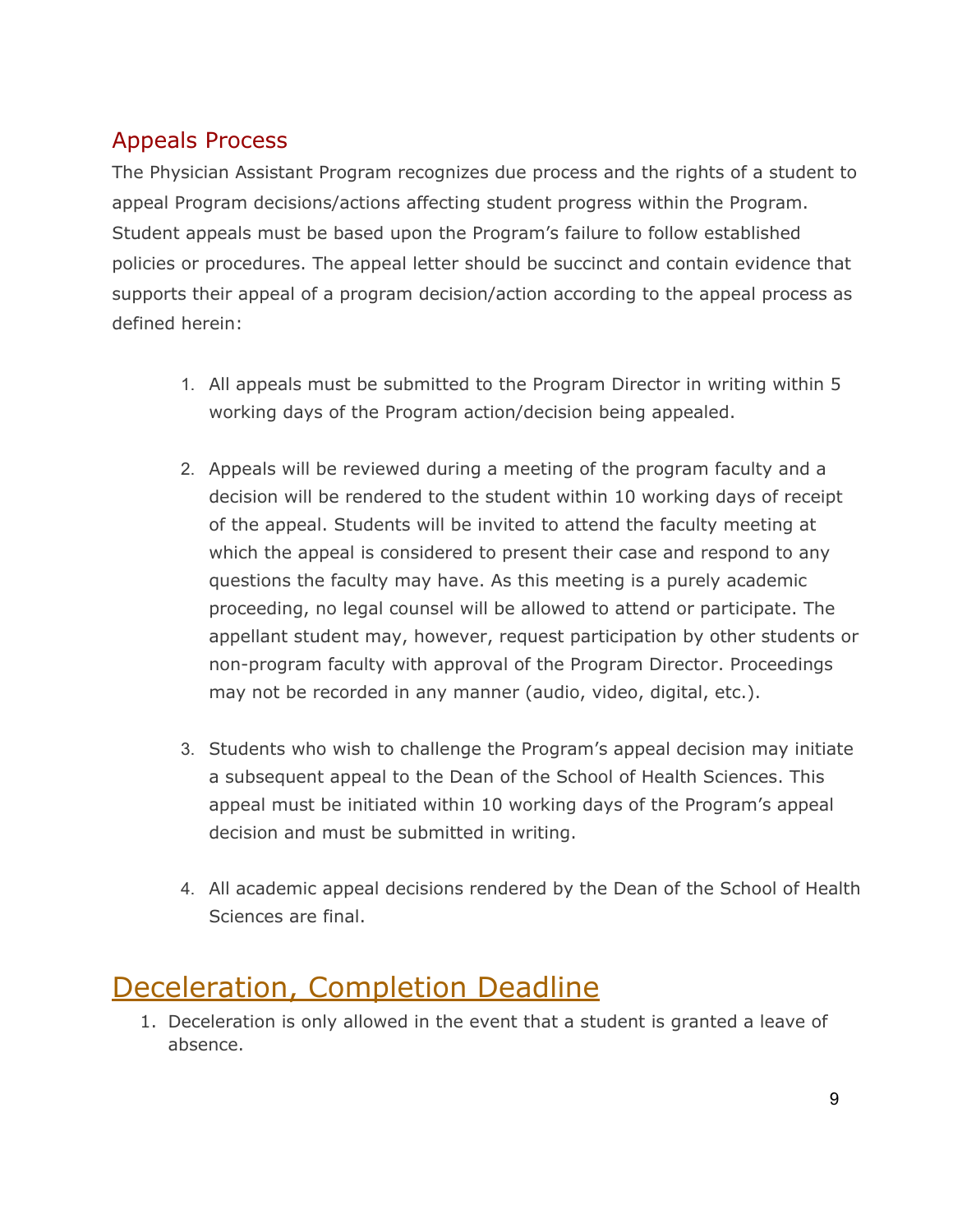- 2. Students may request a leave of absence when personal (non-academic) circumstances arise which jeopardize the likelihood for successful completion of their studies. Poor academic performance will not be regarded as a justifiable reason to request a leave of absence. Students must submit a written formal request with an explanation for the request to the Program Director, who will review the request with program faculty. Requests will be handled on a case-by-case basis. The program faculty reserve the right to approve or deny the request. Only students who are in good standing are permitted to request a leave of absence. Program faculty reserve the right to attach conditions that must be met for students to return.
	- a. Good standing will be defined as meeting all of the following criteria:
		- i. A course average of 80% or higher in all currently enrolled courses.
		- ii. An exam average of 75% or higher in all currently enrolled courses.
		- iii. Not being on academic or professionalism probation.
		- iv. Not being under investigation for violation of academic integrity policies.
- 3. All requirements for completion of the program must be completed within 5 years of the original date of matriculation. Inability to do so will lead to dismissal of the student.

### **Withdrawal**

- 1. Students may withdraw from the PA Program at anytime. Students wishing to withdraw must meet with their faculty mentor and the Program Director to complete the required documentation.
- 2. Unless a leave of absence is requested and granted, withdrawal from an individual course will not allow a student to progress in the program as per the requirements for progression (see Requirements for Progression and Graduation section) and therefore constitutes withdrawal from the program.
- 3. Students who withdraw for any reason from the program, or who are unable to progress due to any reason other than a program-approved leave of absence, will not be granted readmission to the program without going through the standard application process. Completing the standard application process does not guarantee readmission to the program.